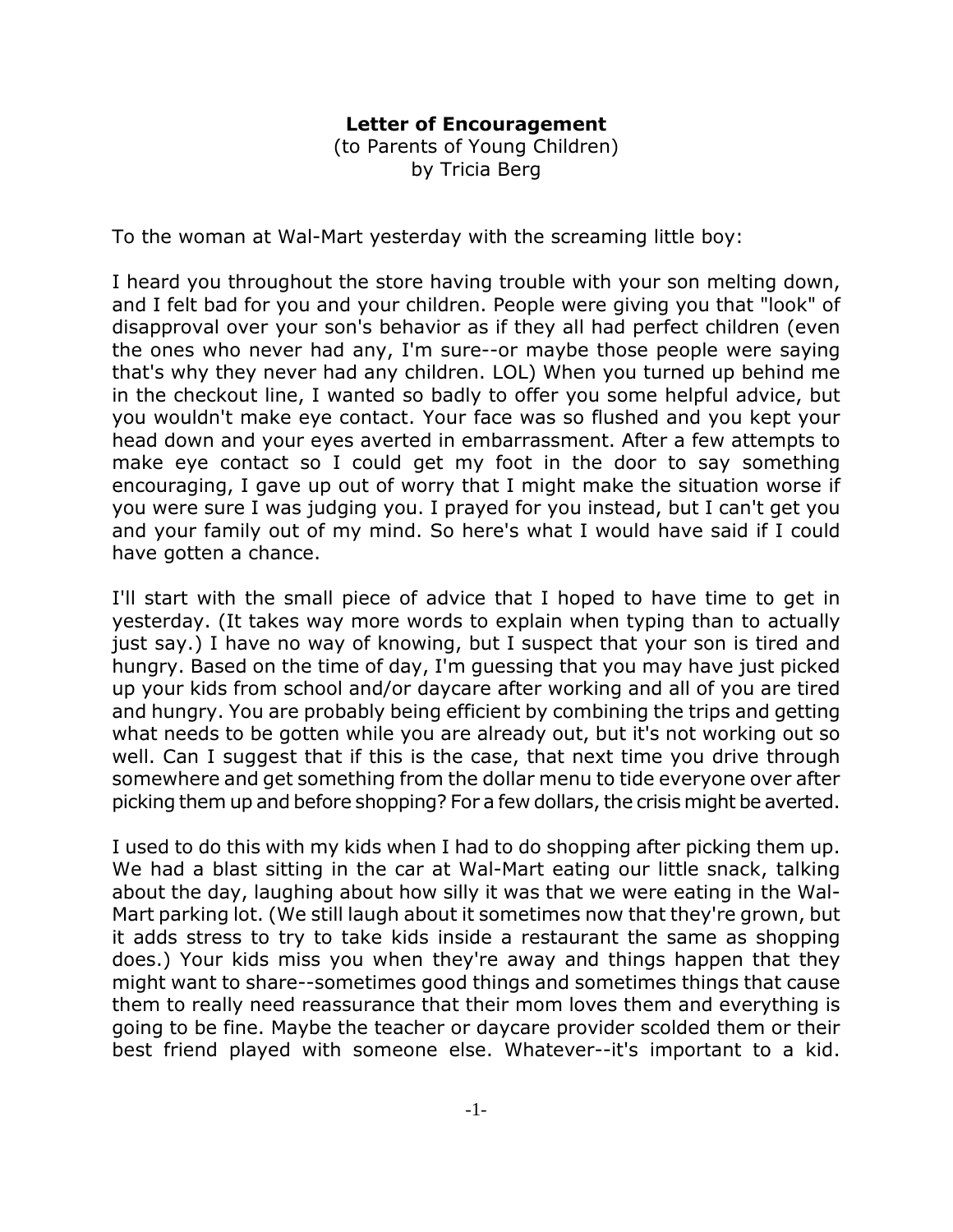Anyway, it's so hard to behave when you feel tired and hungry, isn't it? I bet you had a headache, too, and a little snack can sometimes help with that as well. Be sure that the kids understand that this fun thing you're doing is conditional upon their being good during the shopping to follow--that you will do this again (maybe next week?) but NOT if they misbehave. (But if that ends up being the case, then try to bring a little juice box and packet of crackers to head off the potential crisis.)

Now DURING a melt down, there is a technique you can try that I had success with. First, empathize with the child by saying that you understand he is not happy or he is upset about something, no matter how ridiculous it seems to you. This will get his attention and at that point, reiterate that you care about how he feels and acknowledge that he is having a problem. At this point, the child will hopefully be defusing and you can then ask them what they think needs to be done to solve the problem. They may have an absurd idea, but rephrase it back to them in a way that is acceptable. That could be the end of it. Sometimes we just need to be acknowledged and reassured. I used this more than once on my kids and was shocked to see it work, but I'm not making any guarantees.

Here is a sample conversation:

Child: I hate everything! My socks are uncomfortable! (throwing a tantrum) Mom: I agree that is so horrible when socks are uncomfortable, how awful. Child: Yes, socks should always be comfortable. I hate socks! (still upset, but not making a scene anymore) Mom: What a problem this is, I feel bad for you that your socks are uncomfortable. Child: Yeah, and this isn't the first time this happened to me. (less upset, glad to be listened to) Mom: What do you think we could do about this? Child: We could throw my socks in the fire! Mom: I hear you saying that you never want to see those socks again. How about if we donate them to charity and wear different socks next time? (child is no longer acting out)

This will not work in an all-out screaming on the floor tantrum, but it will hopefully help prevent the situation from escalating to that point (along with the trying to make sure the child is not on the brink of having no self-control to begin with by trying to time the shopping trip when they are not tired, hungry, sick, etc.)

Another thing that you can practice at is to catch your children being good. If they only get attention when they do something wrong, they will do things to get your attention. They NEED your attention. So reinforce the behavior you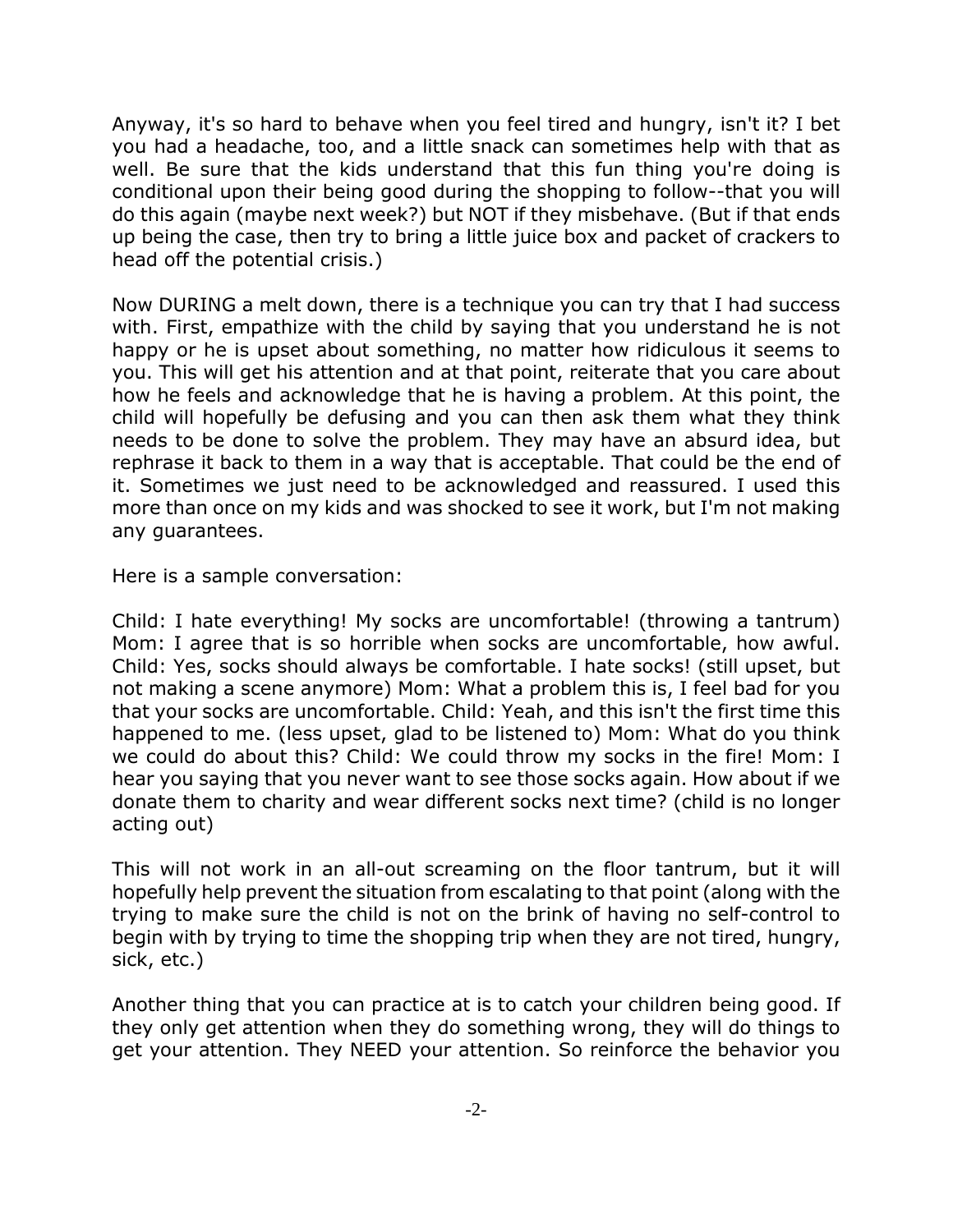want to see. Your son wanted to help you put the groceries on the conveyor belt and got upset when you took the glass jar from his hands. He then put something unbreakable on the conveyor belt (you may have handed it to him--I wasn't staring but I saw in my peripheral vision). I wanted to tell him "good job." He needs to know that even though he was naughty, you still love him. The more you give him attention when he is good, the more he'll see that is the way to get your attention. He'll want to please you and get that positive reinforcement. This goes for both (all) of your children, of course. And be careful not to place one child in the "good" category and the other in the "bad." The "good" child may take delight in seeing the other punished constantly, even egging him on when you're not looking...

I saw you very quickly swat your son in the head after you put him in the basket of the cart. He barely reacted and so I assumed he was used to it, which is sad. I know you didn't hit him hard, but I have to say that hitting in anger is not discipline (and **never** hit your child in the head). All it does is to make the child feel angry and probably unloved, and it makes you feel like a bad mom. You may have been raised as many of us were, with plenty of spankings. If you want a disciplined child, hitting is not the way (unless he does something dangerous where he needs the lesson to really sink in quick for his own good). A child needs to learn SELF-control and so enforcing their behavior with violence does not lend itself to that end. The Bible does say that if you don't discipline your child, he will bring you shame. However, I would like to point out that there is a right and wrong way--indiscriminate hitting is abuse.

Try to break the cycle if there was a lot of physical "discipline," yelling, name calling, etc. in your house when you grew up. Your kids are going to be parents someday and you will want them to be happy adults (not scarred and broken) with healthy children. You will care how your grandchildren are treated, but by then you will probably forget that the way your kids parent is how you taught them. Believe it or not, and I'm sure everyone tells you this, the time when your kids are little is going to fly by. Each phase that you think is difficult will be replaced by a more difficult phase until they are parents. (I'm just being honest here, each time you'll look back and wonder how you thought the previous phase was difficult.)

Hopefully you'll have a loving, mature relationship with them when they are adults, where they respect you and you are supportive to them (but you will always be their parent first--people who say that they become "friends" are exaggerating--we always need our parents even when we're grown). In this selfish age we live in, that is not easy to achieve for anyone. People these days equate getting their own way with love and make way too many comparisons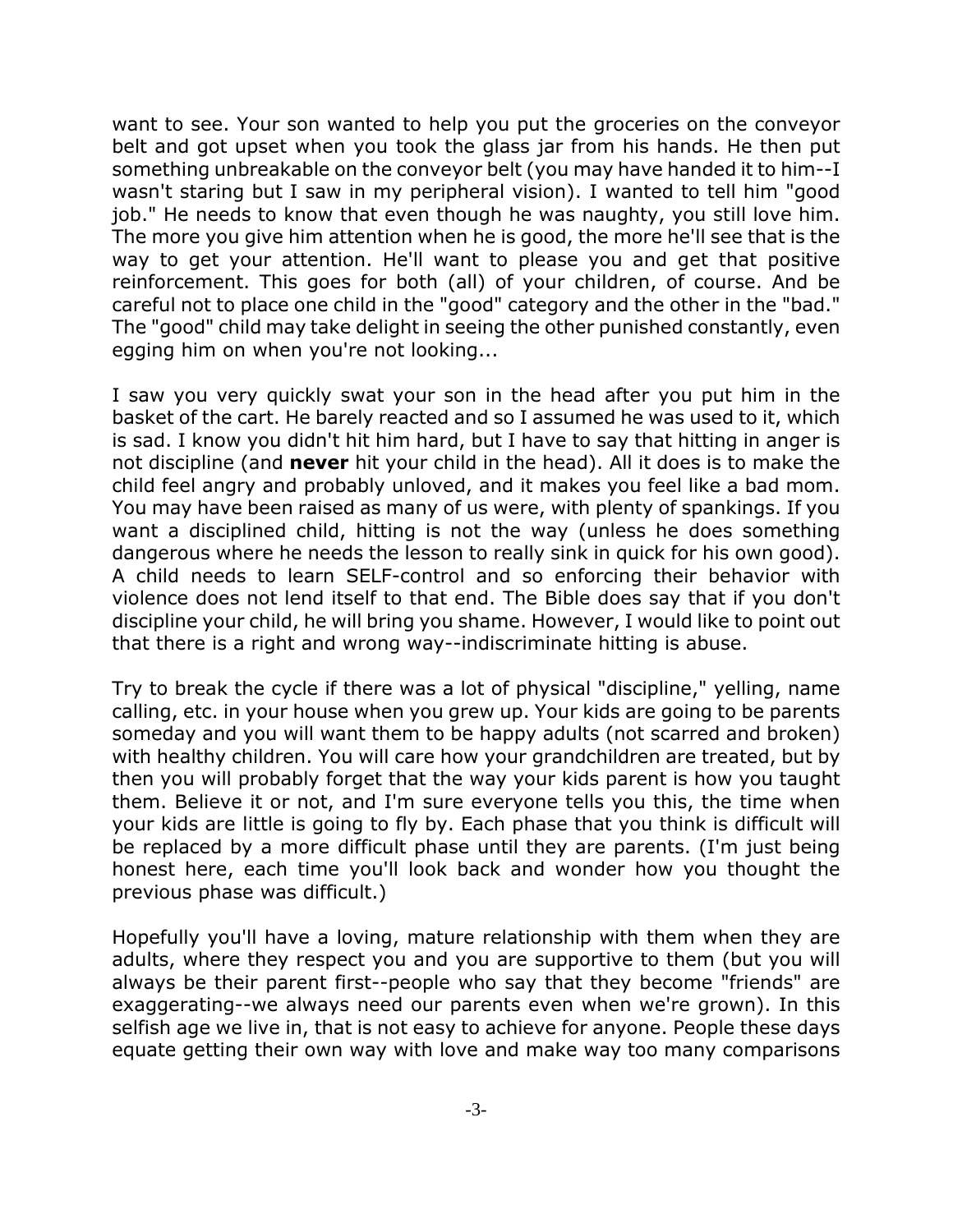with others. (The grass is always greener on the other side.) It will be very difficult to reach that peaceful point of harmony unless the groundwork for it is laid down along the way. (Think therapy if things continue as they are--the teen years are coming before you know it and they are NOT easy. Learn coping strategies now.)

A lot of people think they know a lot of things about raising kids (despite there never having been a perfect parent, ever, and that most definitely includes me), but these are **your** kids. Your gifts from God and your privilege to raise. (Psalm 127:3-5) They actually still belong to Him, as do you. He owns the earth and everything and everyone in it. (Psalm 24:1) We become His **children** when we **believe** in His Son for salvation (John 1:12-13), but whether we do or not, He owns everything He made and that includes us. He sees everything we do and we will answer to Him. (Psalm 94:9-11, Hebrews 4:13)

Now is a good time to be forgiven and call on God to help you in this tough challenge of raising kids. (Joshua 24:15, 2 Corinthians 6:1-2) We all need forgiveness (Romans 3:23-25) and we all need help surviving in this world. Great news--God loves us! Even though He knows everything about us, He still does. Amazing! Call on Him when you're at your wit's end. Even if He doesn't intervene directly by giving you peace or wisdom or strength just when you need it, it pleases Him that you put your trust in Him. (Psalm 9:9-10) He will bless you for doing that (Jeremiah 17:7), and during the time you pray, you are not doing anything you regret.

Start your day by asking God to help you and make you more like Jesus. End your day thinking about what didn't go right, asking and receiving forgiveness from God for it and asking Him to help you do better tomorrow so that you can sleep in peace. (He hears your thoughts, so you don't have to say anything out loud if you don't want to.) Pray (aloud) a blessing over your children before they get out of the car and before they go to sleep. It will remind them how they are special and God is always with them. Tell them you love them and God loves them. Take them to Sunday School\* or at least get a children's Bible to read them. (The one who learns the most from Sunday School is the teacher as she prepares for class. You are their teacher 24/7/365.) Train a child in the way they should go and when they are old, they will not depart from it. (Proverbs 22:6)

God cares about you and your children. (Matthew 13:14-15, Matthew 6:25-34) He knows why you react to stress the way you do, what all has happened, what struggles you face, even what you're going to do next. You can trust Him. You are loved and you are not alone. You are my "neighbor" and I love you.